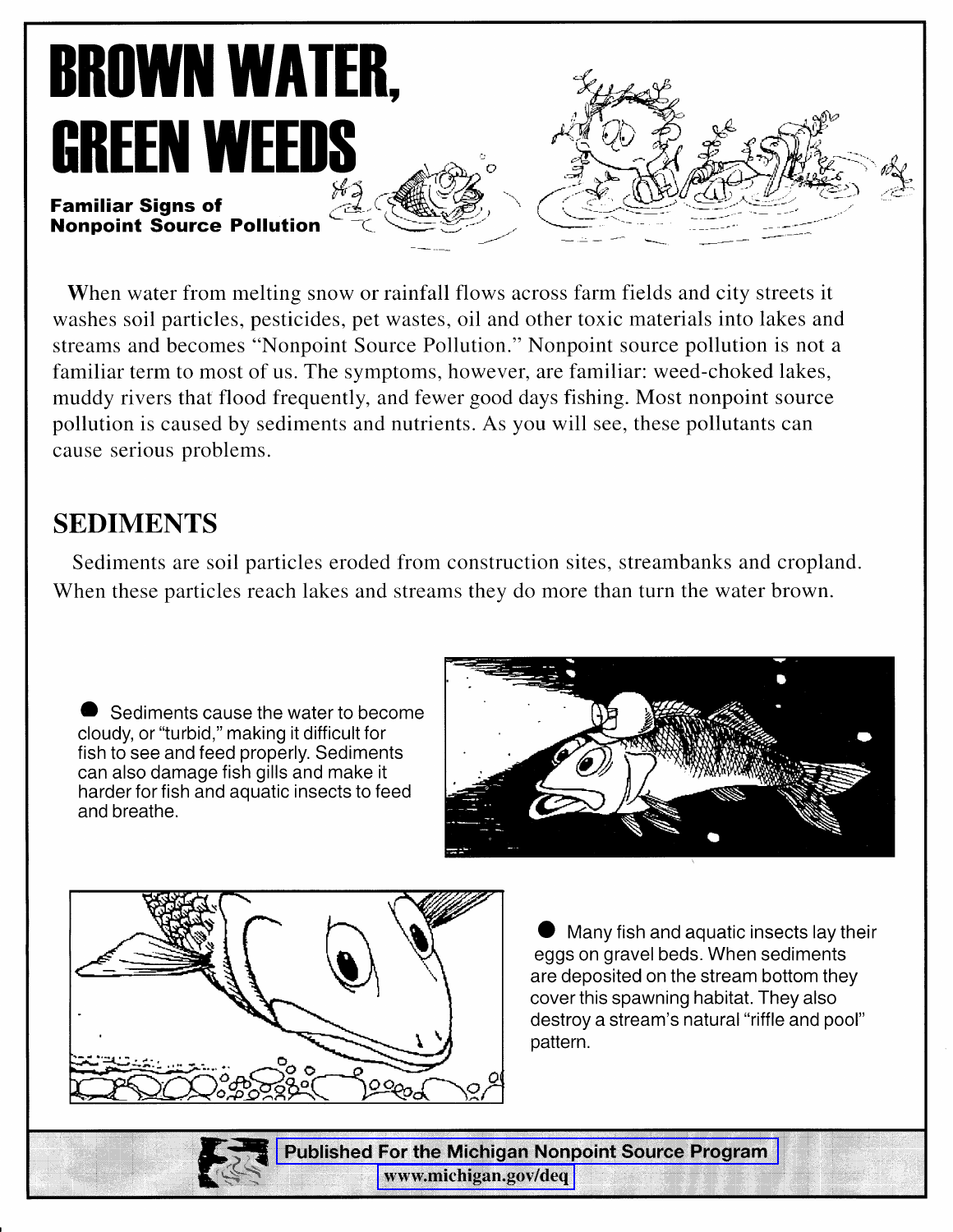# **SEDIMENTS**

Sediments cloud the water and cover plant leaves, reducing sunlight penetration and inhibiting photosynthesis (plant food production). Without phototsynthesis, desirable plant populations are reduced, leaving no place for fish and small organisms (fish food) to live.



Sediment deposits cause streams to become shallower and wider-increasing flooding problems. The shallow water is also heated more by the sun. This causes water temperatures to rise. In time cold water fish such as trout are replaced by warm water fish such as carp.





**●** Sediments affect boating by increasing the chances of propellers, rudders and keels running aground or hitting underwater hazards. Swimmers are also affected. Silted swimming areas are undesirable and can be dangerous if deep holes are filled with loose sediment.

**Muddy or "murky" water contains** millions of abrasive soil particles. In moving water, these particles can "scour" aquatic plants and animals, removing them from their habitat.





**● Sediments reduce populations of food plants for** ducks by blocking sunlight and creating soft, unstable beds for plant roots. Sediment deposits also harm duck populations by filling in wetlands used for breeding.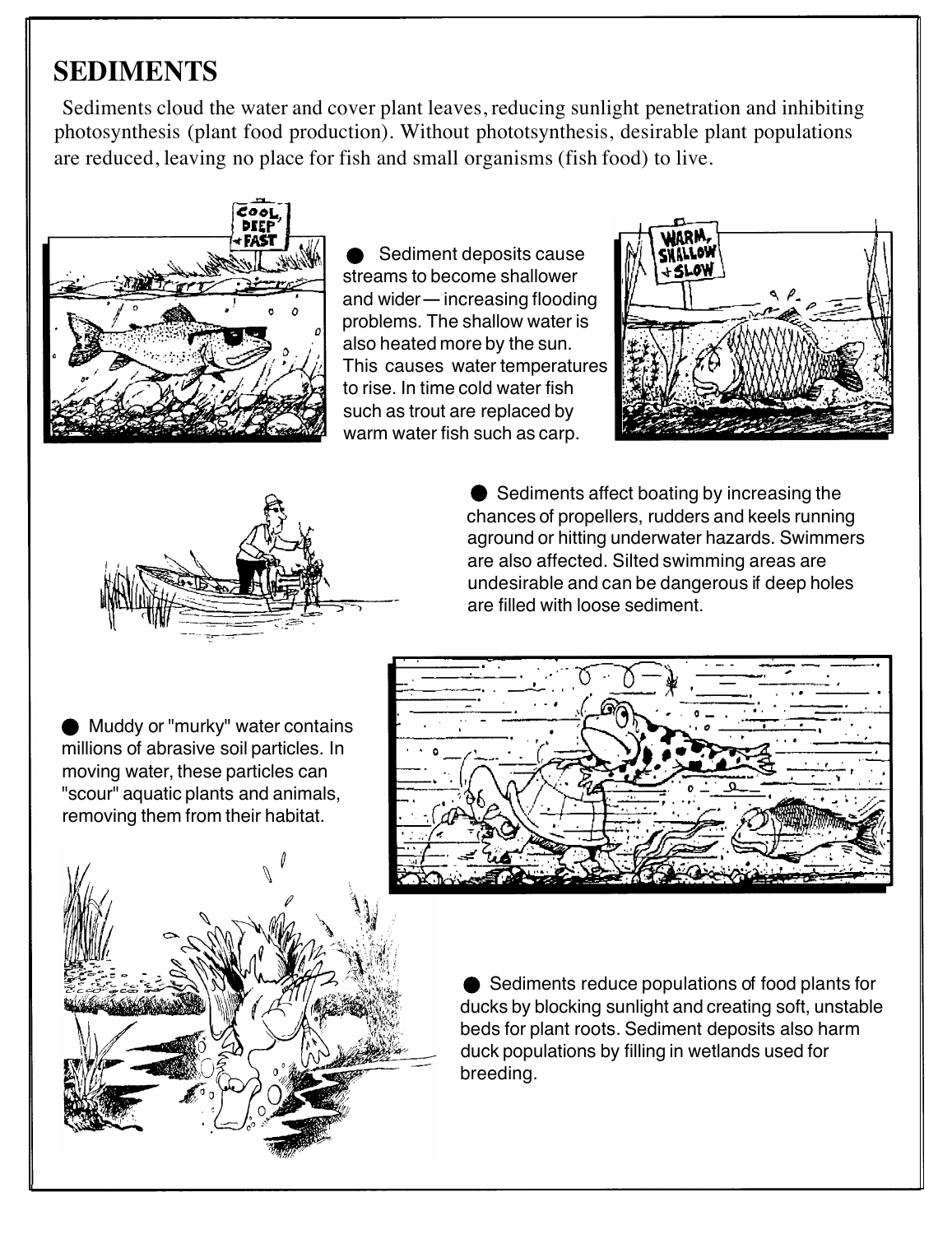## **NUTRIENTS**

Nutrients such as phosphorus and nitrogen come from manure, pet wastes, improperly maintained septic systems and misapplication of fertilizers on lawns or farm fields. Nutrients can also be carried off the land with eroding soil. When these nutrients reach our lakes and streams they do more than turn the water green with weeds and algae.



Phosphorus contributes to the eutrophication (over-fertilization) of lakes and streams. This leads to an increase in undesirable weed and algae growth. Excess weeds and algae are harmful to fish, and make a lake or stream less attractive for swimming, boating and other activities.

When algae and aquatic weeds die, they are broken down by bacteria. During this process, bacteria consume oxygen. Lower oxygen levels can make it difficult for fish and other aquatic organisms to survive. Excess weeds also contribute to winter fish kills in shallow lakes.





Excess algae can reduce populations of bottom-rooted plants by blocking sunlight. Bottom-rooted plants provide food and habitat for fish and waterfowl.

When organic materials such as manure, pet wastes, leaves and grass clippings enter a lake or stream they are broken down by bacteria. The decomposition process reduces oxygen levels in the water and may increase ammonia levels. Low oxygen levels and high ammonia levels, combined with warm temperatures, can kill fish.